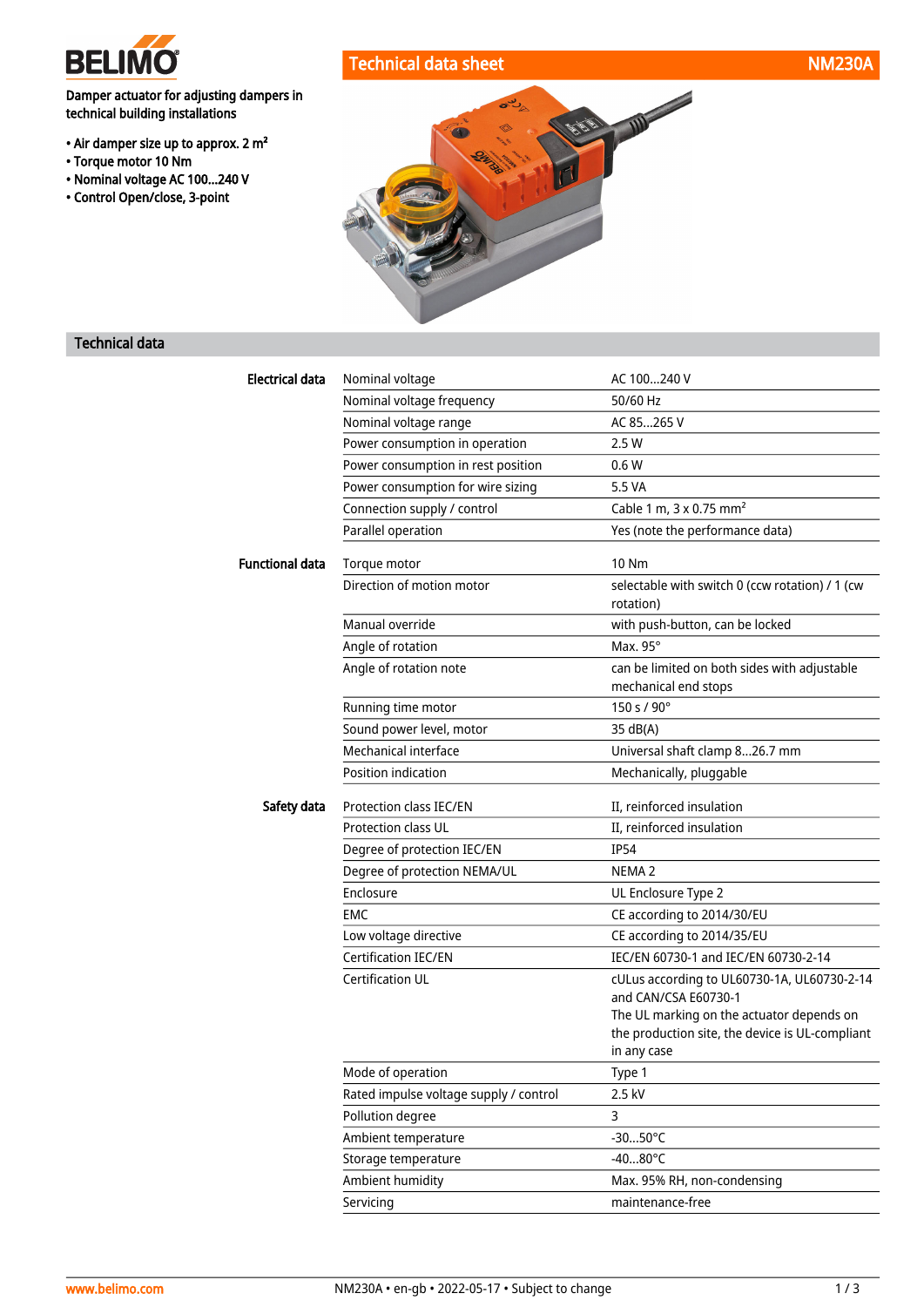

| Weight                        | Weight                                                                                                                                                                                                     | 0.72 kg                                                                                                                                                                                                                                                                                                                                                                                                                                                                                                                                                                                                                                                                                                                                                                                                                                                                                                                                                                                                                                                                                                                                     |                                               |
|-------------------------------|------------------------------------------------------------------------------------------------------------------------------------------------------------------------------------------------------------|---------------------------------------------------------------------------------------------------------------------------------------------------------------------------------------------------------------------------------------------------------------------------------------------------------------------------------------------------------------------------------------------------------------------------------------------------------------------------------------------------------------------------------------------------------------------------------------------------------------------------------------------------------------------------------------------------------------------------------------------------------------------------------------------------------------------------------------------------------------------------------------------------------------------------------------------------------------------------------------------------------------------------------------------------------------------------------------------------------------------------------------------|-----------------------------------------------|
|                               |                                                                                                                                                                                                            |                                                                                                                                                                                                                                                                                                                                                                                                                                                                                                                                                                                                                                                                                                                                                                                                                                                                                                                                                                                                                                                                                                                                             |                                               |
| Safety notes                  |                                                                                                                                                                                                            |                                                                                                                                                                                                                                                                                                                                                                                                                                                                                                                                                                                                                                                                                                                                                                                                                                                                                                                                                                                                                                                                                                                                             |                                               |
|                               | in any other airborne means of transport.<br>• Caution: Power supply voltage!<br>can be replaced or repaired by the user.<br>• Cables must not be removed from the device.<br>conditions must be observed. | • This device has been designed for use in stationary heating, ventilation and air-conditioning<br>systems and must not be used outside the specified field of application, especially in aircraft or<br>• Outdoor application: only possible in case that no (sea) water, snow, ice, insolation or<br>aggressive gases interfere directly with the device and that it is ensured that the ambient<br>conditions remain within the thresholds according to the data sheet at any time.<br>• Only authorised specialists may carry out installation. All applicable legal or institutional<br>installation regulations must be complied during installation.<br>• The device may only be opened at the manufacturer's site. It does not contain any parts that<br>• To calculate the torque required, the specifications supplied by the damper manufacturers<br>concerning the cross-section, the design, the installation situation and the ventilation<br>• The device contains electrical and electronic components and must not be disposed of as<br>household refuse. All locally valid regulations and requirements must be observed. |                                               |
| <b>Product features</b>       |                                                                                                                                                                                                            |                                                                                                                                                                                                                                                                                                                                                                                                                                                                                                                                                                                                                                                                                                                                                                                                                                                                                                                                                                                                                                                                                                                                             |                                               |
| Simple direct mounting        |                                                                                                                                                                                                            | Simple direct mounting on the damper shaft with a universal shaft clamp, supplied with an anti-<br>rotation device to prevent the actuator from rotating.                                                                                                                                                                                                                                                                                                                                                                                                                                                                                                                                                                                                                                                                                                                                                                                                                                                                                                                                                                                   |                                               |
| <b>Manual override</b>        | pressed or remains locked).                                                                                                                                                                                | Manual override with push-button possible (the gear is disengaged for as long as the button is                                                                                                                                                                                                                                                                                                                                                                                                                                                                                                                                                                                                                                                                                                                                                                                                                                                                                                                                                                                                                                              |                                               |
| Adjustable angle of rotation  | Adjustable angle of rotation with mechanical end stops.                                                                                                                                                    |                                                                                                                                                                                                                                                                                                                                                                                                                                                                                                                                                                                                                                                                                                                                                                                                                                                                                                                                                                                                                                                                                                                                             |                                               |
| High functional reliability   | The actuator is overload protected, requires no limit switches and automatically stops when the<br>end stop is reached.                                                                                    |                                                                                                                                                                                                                                                                                                                                                                                                                                                                                                                                                                                                                                                                                                                                                                                                                                                                                                                                                                                                                                                                                                                                             |                                               |
| <b>Accessories</b>            |                                                                                                                                                                                                            |                                                                                                                                                                                                                                                                                                                                                                                                                                                                                                                                                                                                                                                                                                                                                                                                                                                                                                                                                                                                                                                                                                                                             |                                               |
| <b>Electrical accessories</b> | <b>Description</b>                                                                                                                                                                                         |                                                                                                                                                                                                                                                                                                                                                                                                                                                                                                                                                                                                                                                                                                                                                                                                                                                                                                                                                                                                                                                                                                                                             | <b>Type</b>                                   |
|                               | Auxiliary switch 1 x SPDT add-on<br>Auxiliary switch 2 x SPDT add-on<br>Feedback potentiometer 140 $\Omega$ add-on                                                                                         |                                                                                                                                                                                                                                                                                                                                                                                                                                                                                                                                                                                                                                                                                                                                                                                                                                                                                                                                                                                                                                                                                                                                             | S <sub>1</sub> A<br>S <sub>2</sub> A<br>P140A |

Feedback potentiometer 200 Ω add-on P200A Feedback potentiometer 500  $\Omega$  add-on P500A Feedback potentiometer 1 kΩ add-on P1000A Feedback potentiometer 2.8 kΩ add-on P2800A Feedback potentiometer 5 kΩ add-on P5000A Feedback potentiometer 10 kΩ add-on P10000A